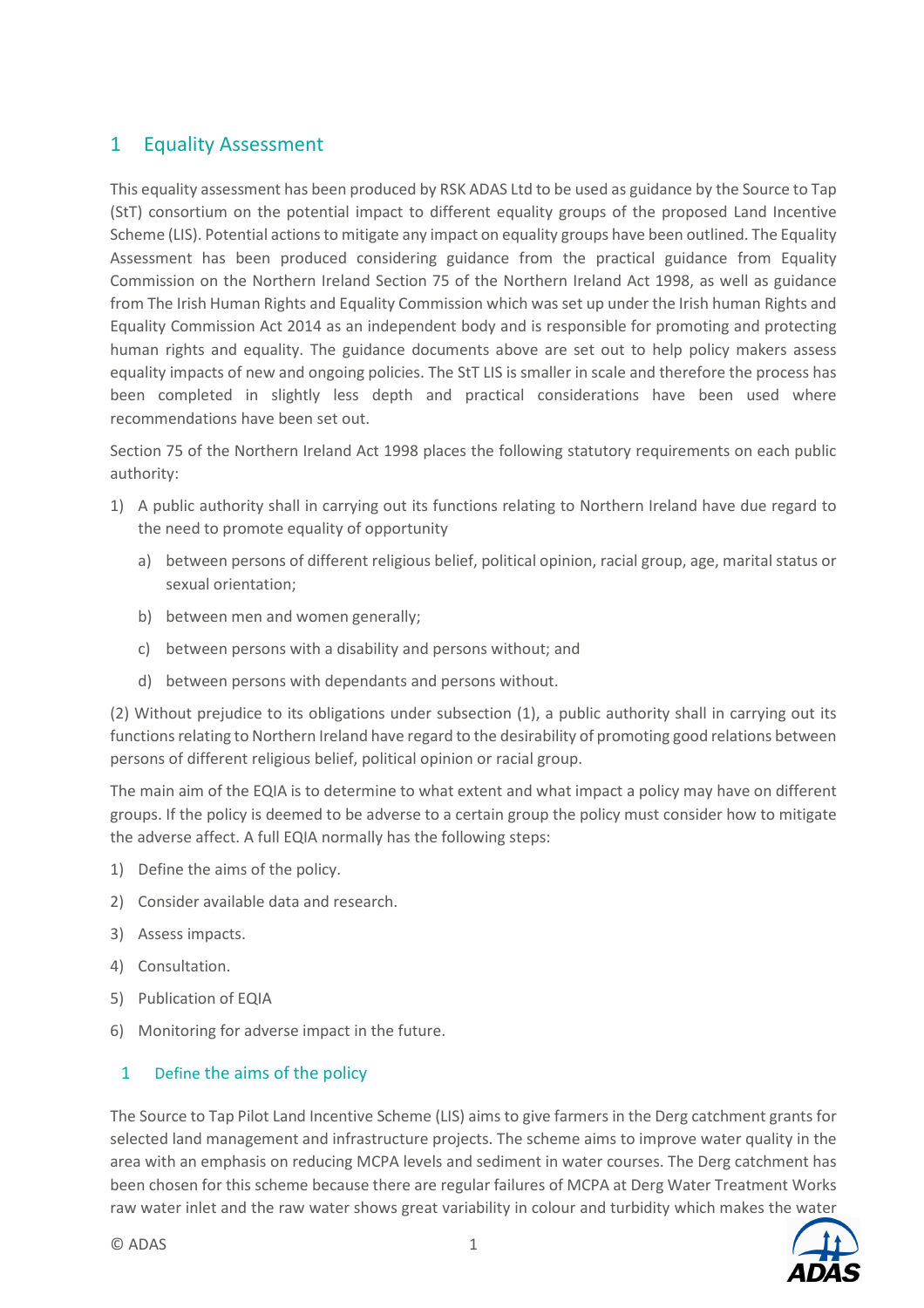more challenging to treat to ensure compliance with the stringent drinking water quality requirements. The extent of the catchment was agreed upon because smaller scales (5-10km2 and 80-100km2) were deemed either too small (few farms) or too steep (difficult to monitor). Using the whole of the catchment upstream of the intake also provides sufficient scope for socio economic data to be collected.

### 2 Consider available data and research

Public authorities are expected to monitor the impact of their scheme for impacts on equality. This can include collecting new quantitative and qualitative data to include the nine equality categories in Section 75 equality (age, marital status, men and women, persons with disabilities, persons with dependents, political opinion, racial group, religious belief and sexual orientation). As the LIS is aimed at farmers in the Derg catchment collecting sensitive data may be inappropriate. However, as part of the application ADAS recommends that Source to Tap include questions to collect quantitative data on age, gender and disabilities. Further, Source to Tap should include an opportunity for stakeholders to comment on the potential impact of the LIS on different equality groups via phone, email, mail or face to face. Once the scheme is open, the StT Project Officers should monitor and feed any comments on equality back to the wider consortium and efforts should be made to mitigate any adverse impacts.

The StT consortium should use the data collected to assess if any groups in comparison to other groups are:

- less successful than other applicants,
- receive lower financial support or
- are less likely to apply (census data of the area should be used for group comparison).

#### 3 Assessment of Impacts

The potential for the scheme to disadvantage an equality group has been assessed in the table below. This table should be updated if stakeholders raise a concern or the scheme changes.

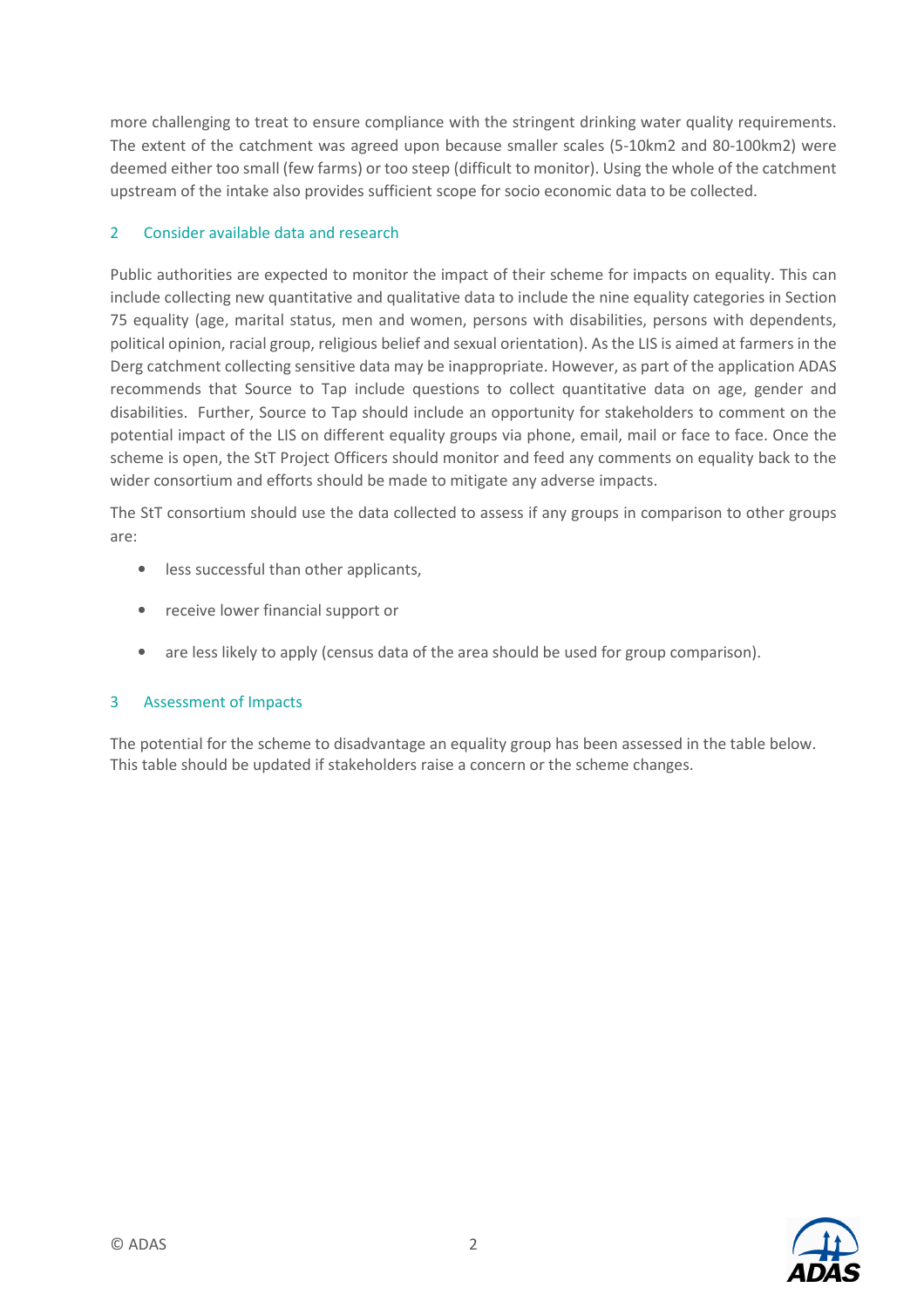I terminology should be used when describing a potential applicant, for example "the farmer" or "they".

| <b>Equality Group</b>                                                                                                                                         | <b>Positive Impact</b><br><b>None</b><br>Low<br><b>High</b> | <b>Negative impact</b><br>None<br>Low<br><b>High</b> | <b>Reason/comment</b>                                                                                                                                                                                                                                                                                                                                                                                                                                                  | <b>Mitigation suggested</b>                                                                                                  |
|---------------------------------------------------------------------------------------------------------------------------------------------------------------|-------------------------------------------------------------|------------------------------------------------------|------------------------------------------------------------------------------------------------------------------------------------------------------------------------------------------------------------------------------------------------------------------------------------------------------------------------------------------------------------------------------------------------------------------------------------------------------------------------|------------------------------------------------------------------------------------------------------------------------------|
| Age (18-65 and people over 65)                                                                                                                                | None                                                        | None                                                 | Different communication will be used to promote the scheme. Information on the<br>scheme will be shared verbally, online and through a physical information pack.<br>Language used will be simple and in plain English.                                                                                                                                                                                                                                                |                                                                                                                              |
|                                                                                                                                                               |                                                             |                                                      | Applicants will be asked how they would like to be communicated with (eg, via<br>email, letter or telephone) and where possible the StT project officer will<br>accommodate this.                                                                                                                                                                                                                                                                                      |                                                                                                                              |
|                                                                                                                                                               |                                                             |                                                      | If the farmer is uncomfortable meeting a project officer alone StT can provide a<br>chaperone and/or the farmer will be able to have a person of their choice present.<br>If the farmer is not comfortable with their assigned project officer they reserve the<br>right to request an alternative.                                                                                                                                                                    |                                                                                                                              |
|                                                                                                                                                               |                                                             |                                                      | It is possible there may be a low positive impact on younger farmers as often they<br>are less capital rich.                                                                                                                                                                                                                                                                                                                                                           |                                                                                                                              |
| Marital status (married people, unmarried None<br>people, divorced or separated people,<br>widowed people)                                                    |                                                             | None                                                 | The project officer will visit the farmer at a mutually agreed convenient time and<br>place. Firstly all options to meet within business hours (Mon-Fri 9-5) will be<br>exhausted before considering evening and weekend meetings. This mitigates<br>potential issues such as childcare and other commitments, access to transport and<br>domestic responsibilities.                                                                                                   |                                                                                                                              |
| Gender (Men, Women, transgender people,<br>transsexual people)                                                                                                | None                                                        | Low                                                  | Project Officers will visit farms at the farmer's convenience. This mitigates potential<br>issues such as childcare and other commitments, access to transport and domestic<br>responsibilities. The farmer can choose a time during daylight to mitigate feeling<br>unsafe.                                                                                                                                                                                           | An initial meeting of<br>farmer's choice wh<br>introduction to the PI<br>Gender neutral termi<br>a potential applicant,      |
|                                                                                                                                                               |                                                             |                                                      | If the farmer is uncomfortable meeting a project officer alone StT can provide a<br>chaperone and/or the farmer will be able to have a person of their choice present.<br>If the farmer is not comfortable with their assigned project officer, they reserve the<br>right to request an alternative.                                                                                                                                                                   |                                                                                                                              |
| People with a disability (Persons with a<br>disability as defined in Sections 1 and 2 and<br>Schedules 1 and 2 of the Disability<br>Discrimination Act 1995). | None                                                        | Low                                                  | Project Officers will visit farms at the farmer's convenience. The application form<br>has an area for farmers to disclose any disability that may impact their ability to take<br>part in the scheme. This information will be used to mitigate any impact and stored<br>confidentially. The Project Officer will be going to local events, making phone calls<br>to farmers and completing other promotion in the local area which should help<br>inform all groups. | Project officers shoul<br>mitigate impacts of a<br>This may include pro<br>(eg, braille, large pri<br>being flexible with me |
|                                                                                                                                                               |                                                             |                                                      | If the farmer is uncomfortable meeting a project officer alone StT can provide a<br>chaperone and/or the farmer will be able to have a person of their choice present.<br>If the farmer is not comfortable with their assigned project officer, they reserve the<br>right to request an alternative.                                                                                                                                                                   | Where required StT:<br>the hard of hearing.                                                                                  |



Where required StT should provide a hearing loop to assist earing.

An initial meeting off farm can be offered in a place of the farmer's choice where they may feel safer as a first introduction to the Project Officer.

Project officers should make adjustments to their process to acts of any disclosed disability where possible. This may include providing information in different formats (eg, braille, large print, alternative coloured print etc.) and being flexible with meeting times and cancellations.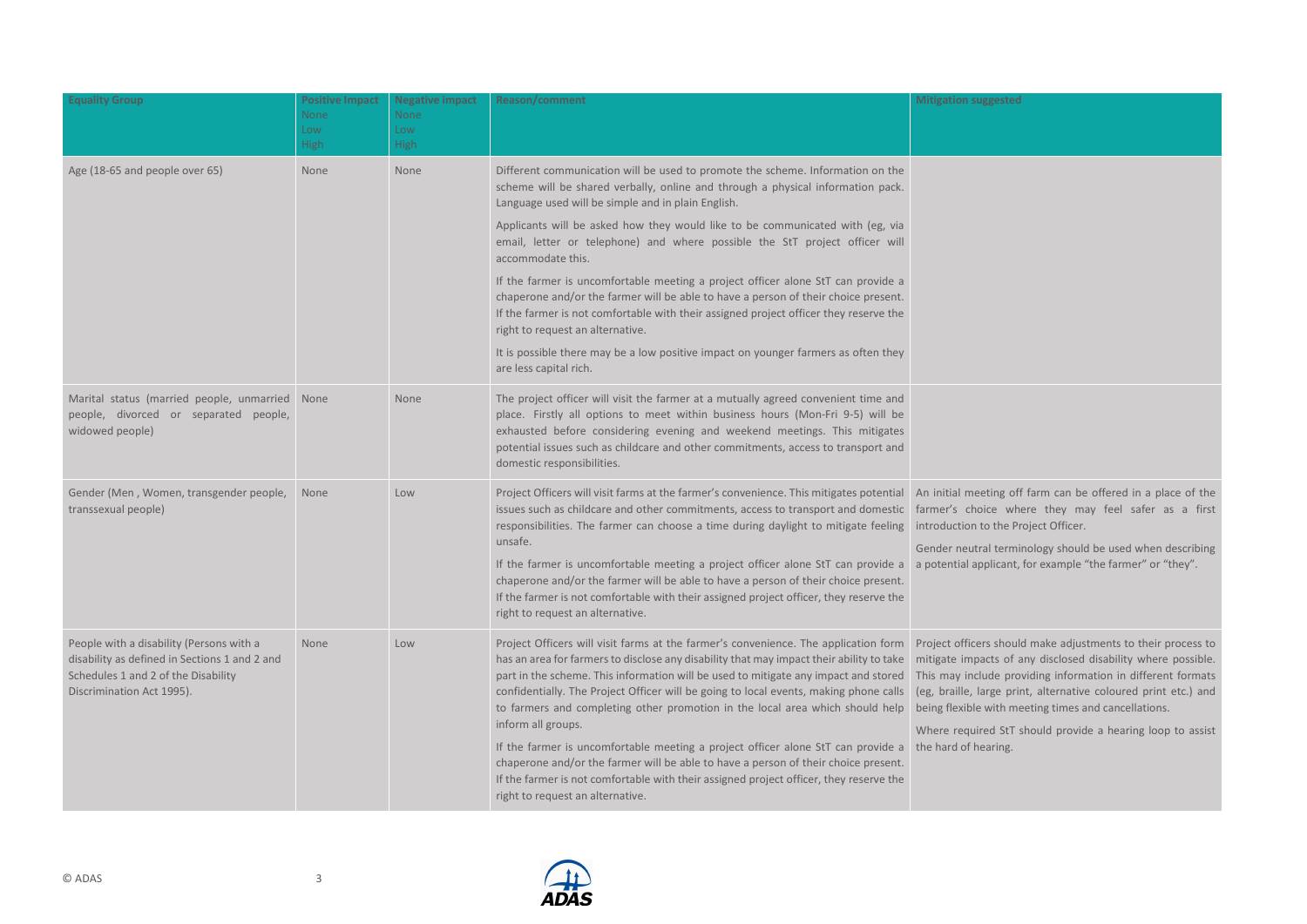Gender neutral terminology should be used when describing pplicant for example "the farmer" or "they".

| Persons with dependants (persons with None<br>primary responsibility for the care of a child;<br>person with a disability; persons with primary<br>responsibility for the care of a dependent). |      | None | Project Officers will go to the farms of the farmers at a convenient time for the<br>farmer. This mitigates potential issues such as childcare and other commitments,<br>access to transport and domestic responsibilities.                                                                                                                                                                                                                                                                                                                                                                                                                                                                        |                        |
|-------------------------------------------------------------------------------------------------------------------------------------------------------------------------------------------------|------|------|----------------------------------------------------------------------------------------------------------------------------------------------------------------------------------------------------------------------------------------------------------------------------------------------------------------------------------------------------------------------------------------------------------------------------------------------------------------------------------------------------------------------------------------------------------------------------------------------------------------------------------------------------------------------------------------------------|------------------------|
| Political<br>opinion<br>(unionists<br>generally;<br>Nationalists generally; members/supporters<br>or any supporters of any political party;<br>other)                                           | None | None | The project officer will not ask or make comment in support or against any political<br>views of the farmer.<br>If the farmer is uncomfortable meeting a project officer alone StT can provide a<br>chaperone and/or the farmer will be able to have a person of their choice present.<br>If the farmer is not comfortable with their assigned project officer they reserve the<br>right to request an alternative.                                                                                                                                                                                                                                                                                |                        |
| Racial group (Chinese; Irish Traveller; Indian;<br>Pakistani; Bangladeshi; Black African; Black<br>Caribbean; White; mixed ethnic group; any<br>other ethnic group; nationality).               | None | Low  | The scheme will be open on a rolling basis over 24 months, which will mitigate the<br>impact of any events or festivals. If English is not a participant's first language they<br>may find it difficult to understand and feel confident enough to apply to the scheme.<br>If the farmer is uncomfortable meeting a project officer alone StT can provide a<br>chaperone and/or the farmer will be able to have a person of their choice present.<br>If the farmer is not comfortable with their assigned project officer, they reserve the<br>right to request an alternative.                                                                                                                    |                        |
| Religious belief (Protestant; Catholic; Hindu;<br>Jewish; Islam / Muslim; Sikh; Buddhist; other<br>religion; people of no religious belief).                                                    | None | None | The scheme will be open on a rolling basis over 24 months, which will mitigate the<br>impact of any events or festivals. If English is not a participant's first language they<br>may find it difficult to understand and feel confident enough to apply to the scheme.<br>If the farmer is uncomfortable meeting a project officer alone StT can provide a<br>chaperone and/or the farmer will be able to have a person of their choice present.<br>If the farmer is not comfortable with their assigned project officer, they reserve the<br>right to request an alternative.                                                                                                                    | When promo<br>avoided. |
| Sexual orientation (Gay; lesbian; bisexual;<br>heterosexual or other sexual orientation).                                                                                                       | None | None | Different communication will be used to promote the scheme. Information on the Gender neutr<br>scheme will be shared verbally, online and through a physical information pack. a potential ap<br>Language used will be simple and in plain English. One to one meetings will be held<br>with the Project Officer for the creation of the individual Water Environment<br>Management Plans.<br>If the farmer is uncomfortable meeting a project officer alone StT can provide a<br>chaperone and/or the farmer will be able to have a person of their choice present.<br>If the farmer is not comfortable with their assigned project officer, they reserve the<br>right to request an alternative. |                        |



When promoting the scheme religious buildings should be